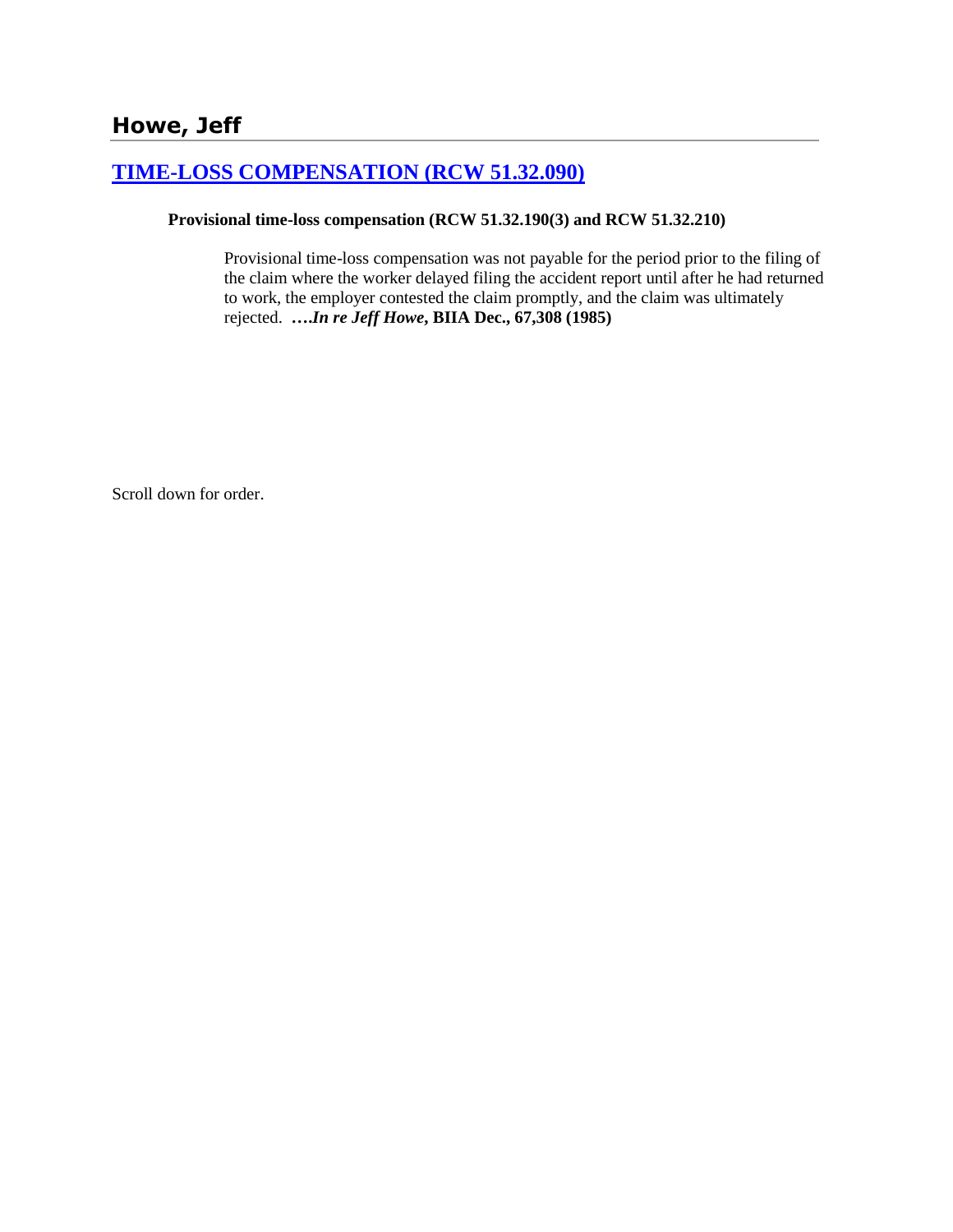## **BEFORE THE BOARD OF INDUSTRIAL INSURANCE APPEALS STATE OF WASHINGTON**

**)**

**IN RE: JEFF LEE HOWE ) DOCKET NO. 67,308**

**CLAIM NO. S-625032 ) DECISION AND ORDER**

APPEARANCES:

Claimant, Jeff Lee Howe, Pro se

Employer, Twin City Foods, Inc., by Gavin, Robinson, Kendrick, Redman and Mays, Inc., P.S., per J. Thomas Carrato and Steven Woods

Department of Labor and Industries, by The Attorney General, per Laurie F. Connelly and Lani-Kai Swanhart, Assistants

This is an appeal filed by the self-insured employer on March 23, 1984 from an order of the Department of Labor and Industries dated March 12, 1984, which adhered to an order dated January 25, 1984, rejecting the claim and ordering that time-loss compensation be paid to the claimant "as medically certified up to the date of this order." **REVERSED AND REMANDED**.

## **DECISION**

Pursuant to RCW 51.52.104 and RCW 51.52.106, this matter is before the Board for review and decision on a timely Petition for Review filed by the employer to a Proposed Decision and Order issued on February 6, 1985, in which the order of the Department dated March 12, 1984 was affirmed.

The chronological facts in this matter were stipulated by the parties, and are not in dispute.

The claimant allegedly sustained an injury on October 21, 1983 while employed by Twin City Foods. He was off work until November 10, 1983, as of which date his doctor certified his ability to return to work. He actually returned to work on November 14, 1983 and on that date filled out and filed with the self-insured employer an accident report alleging his injury to be industrially related. On November 17, 1983 the employer sent the accident report, a copy of the doctor's progress notes, and the doctor's letter report of November 9, 1983, along with a request for denial of the claim (SIF # 4) to the Department, where it was received on November 21, 1983. Two months later, on January 25, 1984, the Department issued an order rejecting the claim for the reason that there was no proof of a specific injury at a definite time and place in the course of employment. That order also directed the self-insured employer to pay the claimant time-loss compensation for the 19 days (October 22 through November 9, 1983) he was off work due to the condition allegedly industrially related.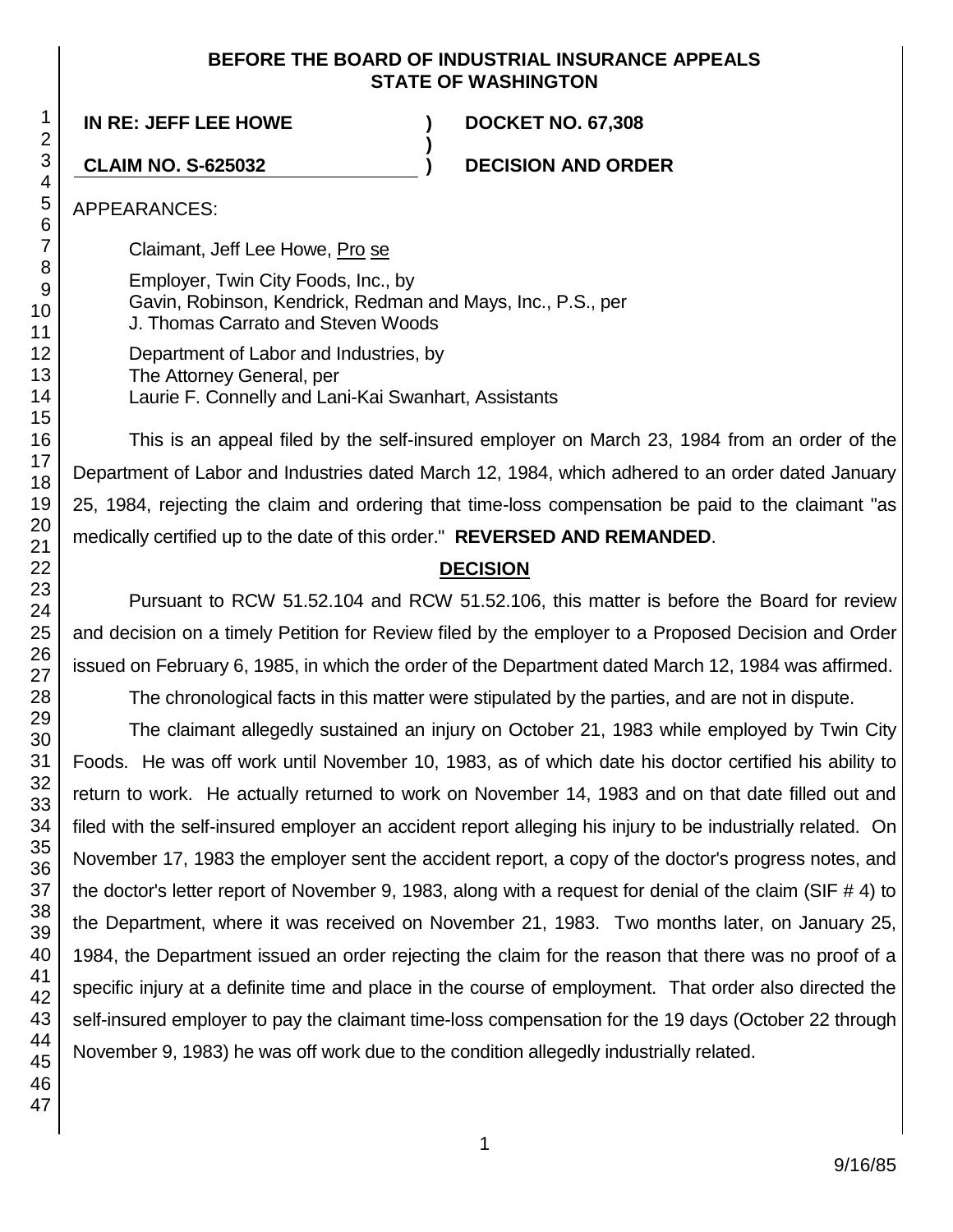Mr. Howe did not appeal the Department order rejecting his claim, and sixty days after the issuance of that order it became res judicata that no industrial injury had occurred, and therefore none of the benefits of the Industrial Insurance Act were due to the claimant. Given the foregoing facts, the issue presented by this appeal may be stated as follows:

> "Is a self-insured employer required to pay time-loss compensation on a provisional basis where the employee does not file an accident report and notice of claim until after returning to work, the employer timely files a request for denial of the claim supported by sufficient accompanying information upon which to base a denial, and the claim is subsequently rejected by the Department of Labor and Industries for the reason that there was no industrial injury?"

Our holding in this case is limited to that specific issue.

It is well established that the right to benefits under the Industrial Insurance Act requires at least a prima facie showing of a work-related injury or condition. Under the statutory provisions of RCW 51.32.060 and RCW 51.32.090, a claimant is entitled to temporary total disability payments when the supervisor of industrial insurance has determined that such disability results from an industrial injury. Provisional time-loss compensation, however, is not predicated upon the eventual validity of the underlying claim, but upon the failure to adjudicate the claim within 14 days after "notice of claim." The purpose, of course, in requiring such compensation is to enforce expeditious initial adjudication of contested claims where the claimant is temporarily disabled and without wages. The statutory requirement that provisional time-loss compensation be paid must be evaluated separately from the question of a claimant's ultimate "rightful entitlement" to benefits under the Act.

This statutory requirement is contained in RCW 51.32.190. Sections pertinent to this question

are:

- "(1) If the self-insurer denies a claim for compensation, written notice of such denial, clearly informing the claimant of the reasons therefor and that the director will rule on the matter shall be mailed or given to the claimant and the director within thirty days after the self-insurer has notice of the claim.
- (2) Until such time as the Department has entered an order in a disputed case acceptance of compensation by the claimant shall not be considered a binding determination of his or her rights under this title. Likewise the payment of compensation shall not be considered a binding determination of the obligations of the self-insurer as to future compensation payments.
- (3) Where temporary disability compensation is payable, the first payment thereof shall be made within fourteen days after notice of claim and shall continue at regular semimonthly or biweekly intervals.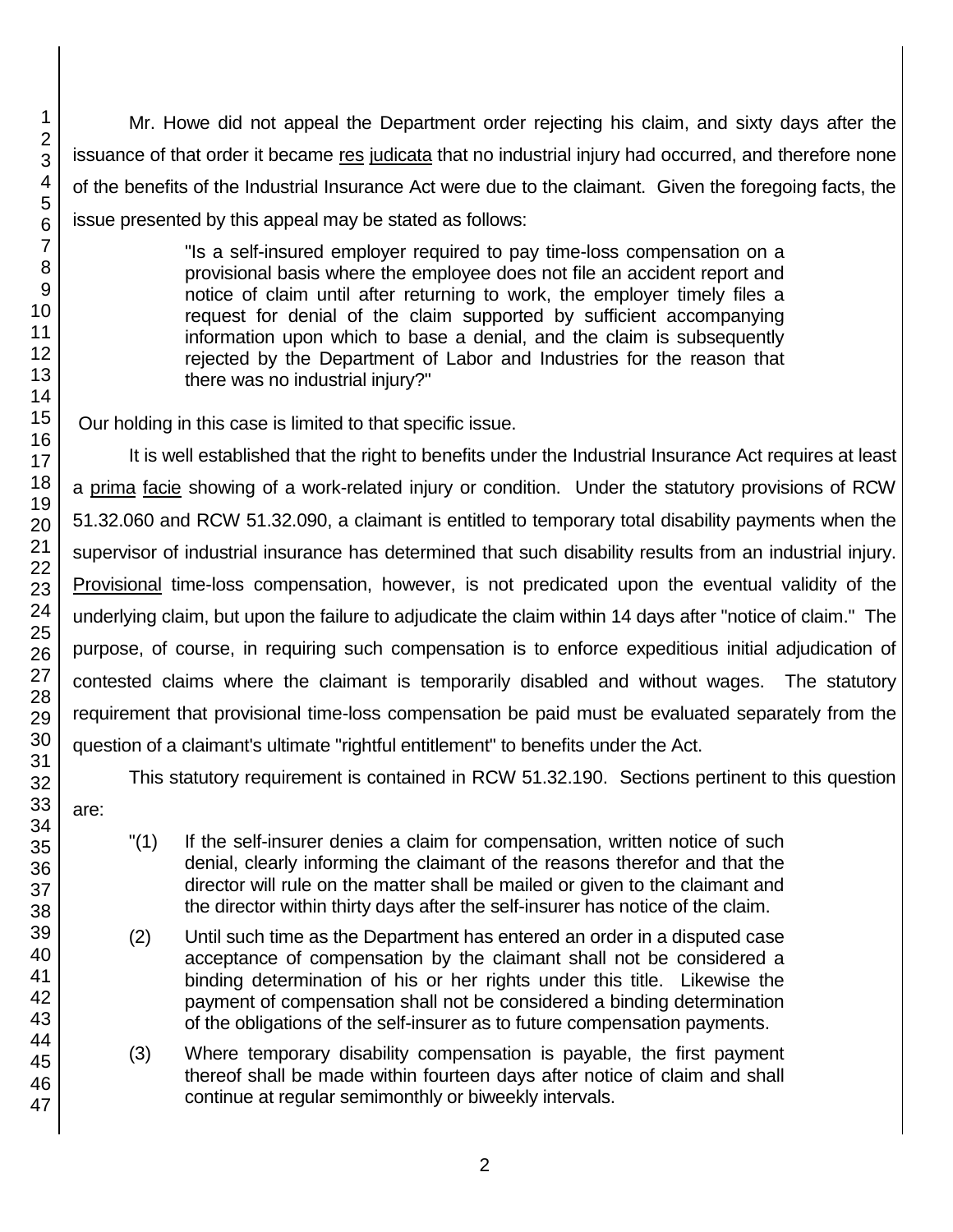(4) If, after the payment of compensation without an award, the self-insurer elects to controvert the right to compensation, the payment of compensation shall not be considered a binding determination of the obligations of the self-insurer as to future compensation payments. The acceptance of compensation by the worker or his or her beneficiaries shall not be considered a binding determination of their rights under this title."

In addition, RCW 51.32.210 applies to state fund claims, and it provides:

"Claims of injured workers of employers who have secured the payment of compensation by insuring with the Department shall be promptly acted upon by the Department. Where temporary disability compensation is payable, the first payment thereof shall be mailed within fourteen days after receipt of the claim at the Department's offices in Olympia and shall continue at regular semimonthly intervals. (The same language is contained with respect to lack of binding determinations as to obligations and rights, as is contained in RCW 51.32.190)".

There are no rules promulgated by the Department respecting the payment of time-loss compensation except those contained in WAC 296-15, the self-insurance rules and regulations. WAC 296-15-070(2) reiterates the statutory 30-day requirement as to a self-insurer's notice of denial of a claim, and requires the self-insurer to send to the Department with such notice all the information upon which the denial is based.

The clear intent of RCW 51.32.210 must be to require the Department to make a prompt determination of eligibility under the Act. If the Department does not make such a determination within 14 days following receipt of the claim, it stands to reason that the claimant should not be penalized by the Department's inability to promptly adjudicate the claim, and time-loss compensation should be paid to the claimant in order to avoid financial hardship. In effect, a failure of the Department to act within 14 days is a "provisional" determination that total disability (medically supported, of course) did follow from the claimed injury.

RCW 51.32.190 requires a notification to the employee and the Department, with supporting documentation to the Department, if a denial of claim is made by a self-insured employer. The 14-day requirement in Subsection (3) of this section obviously puts the same burden upon the employer as upon the Department to promptly act upon a claim made by an employee. Clearly, the same result of delayed action by a self-insured employer (whether as a result of time consumed in investigation or mere failure to promptly act) should likewise result in the payment of time-loss compensation after the 14-day period on a "provisional" basis. Once started, the time-loss compensation should continue until such time as the Department issues its determinative order of allowance or rejection. See the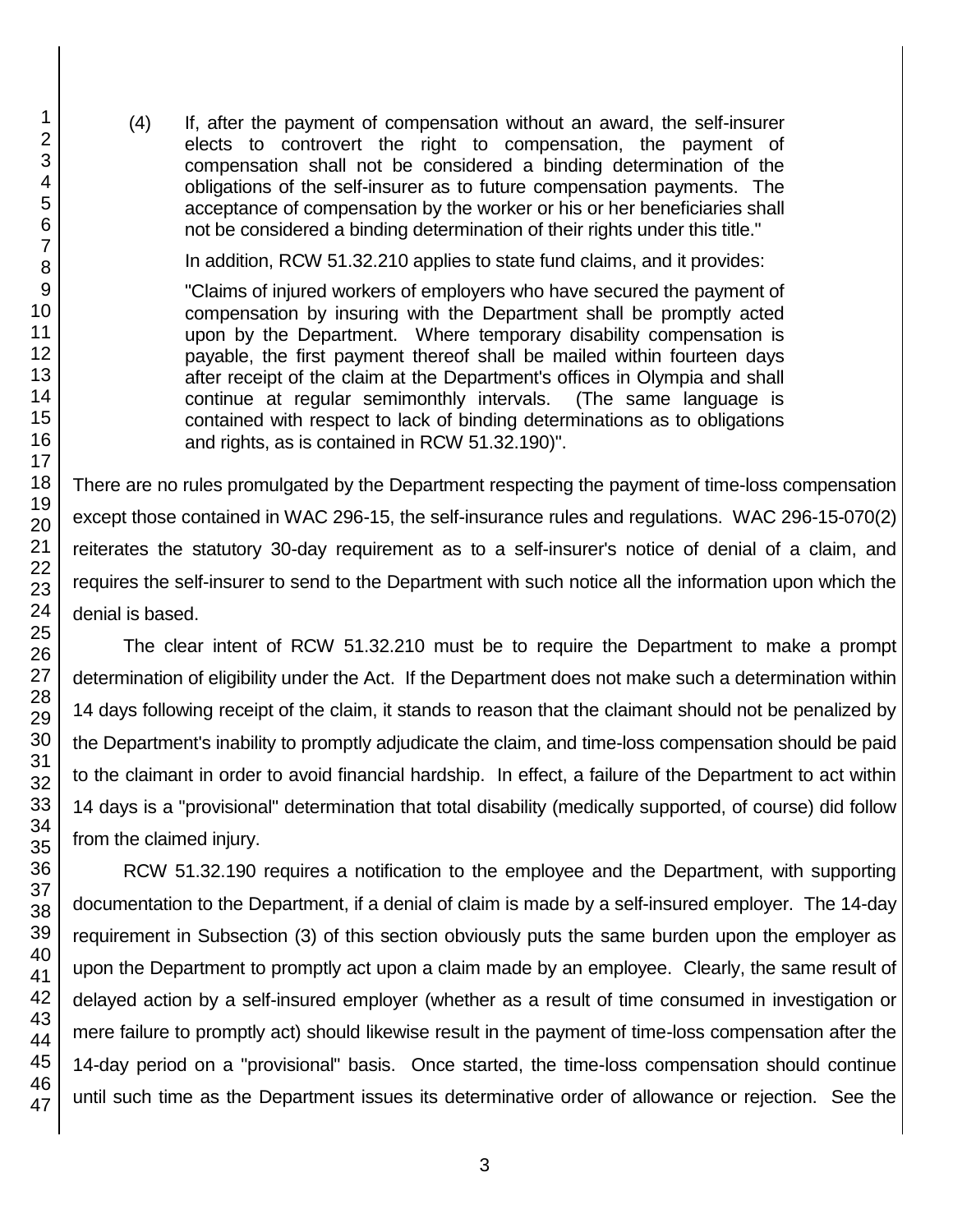prior decisions of this Board in Lynnette A. Murray, Docket No. 42,296 (1974), and Sandra L. Walster, Docket No. 43,049 (1973).

The question was before us again in Melvin Oshiro, Docket No. 67,112 (1985). There, we pointed out that the delay by the Department in adjudicating a denial requested by a self-insured employer was due in substantial measure to the employer's own claim service representative. In Oshiro, the employer's request for denial did not even reach the Department within 14 days of the employer's notice of claim; furthermore, it was not accompanied by any report or records of the attending physician. Such records were not received by the Department until three and one-half months after the claim had been filed with the employer. We held, in Oshiro, that the self-insured employer was responsible for paying provisional time-loss compensation until a determinative order on allowance or rejection was issued by the Department.

In the instant case the facts differ from those of the three cases previously cited. In this case the self-insured employer had provided the Department, within seven days, a notice and request for denial and the accompanying information upon which such request was based. The ultimate order of the Department rejecting the claim was based upon this information. The employer had carefully adhered to all of the requirements contained in the law and the rules, both as to timeliness of action, and the proper material provided to the Department.

It should further be noted that in the instant case the claimant did not file his application for benefits until after he had returned to work, almost a month after the date of his alleged injury. The Department's Workers' Compensation Manual at page C-22 states: "Where a determination of claim allowance or rejection cannot be immediately made (normally because insufficient time is available to substantiate either action), the Department or the self-insured employer is required to make provisional payments of time-loss compensation where medically certified disability is present." It continues, ". . . Where a claim is filed a significant period time (more than one month as a rule) after the onset of disability, provisional payments will normally not be made retroactively for this period unless the claim is ultimately accepted."

The clear intent of "provisional" time-loss compensation is to prevent undue financial hardship to a claimant, while he is temporarily without income. The economic burden of any delay in adjudicating the eligibility of a claimant should fall upon the workers' compensation system and not upon the claimant; and we have so held in interpreting the intent of RCW 51.32.190 and 51.32.210 in our previously-cited cases. However, where the injured worker has returned to work before filing his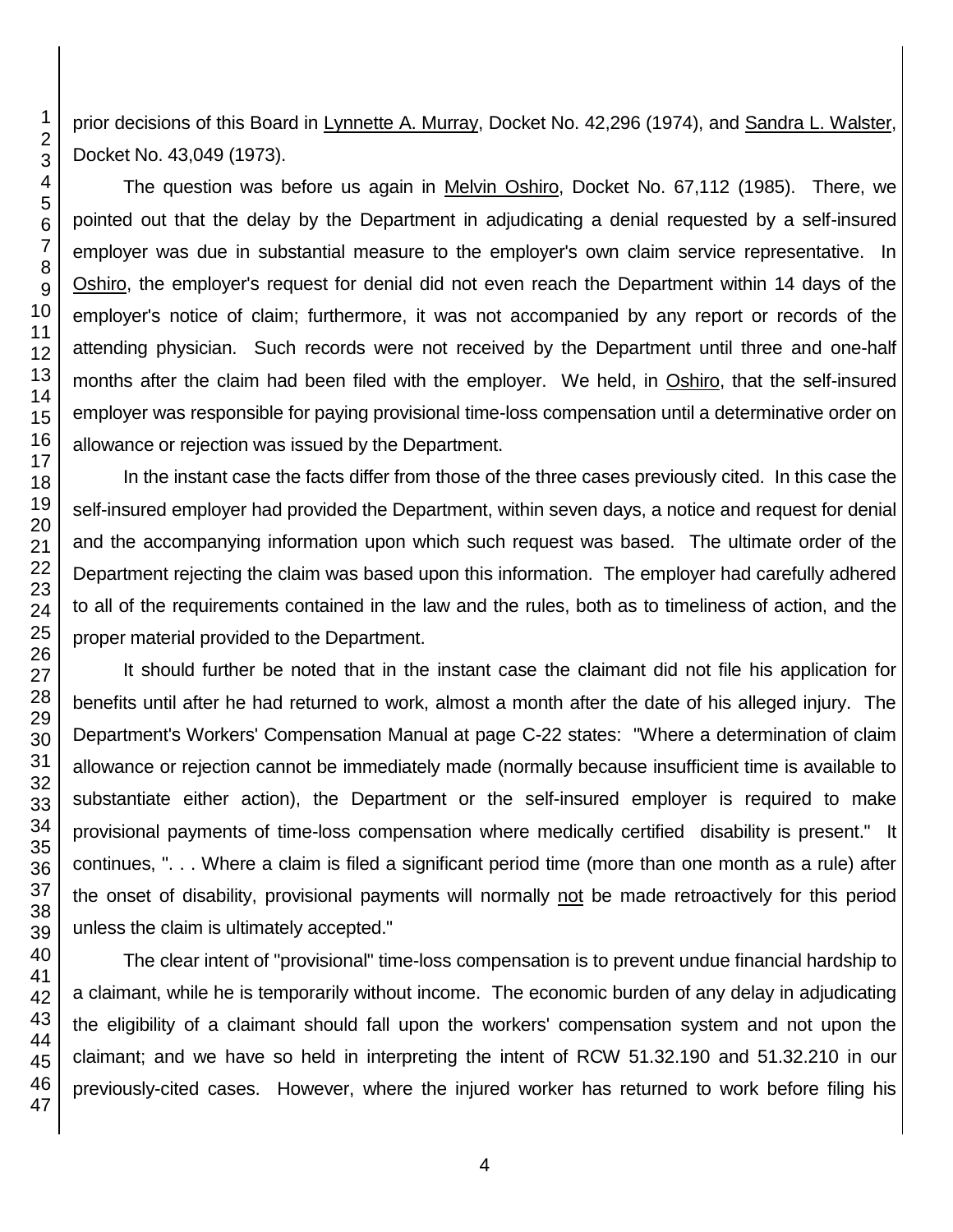application for benefits, this consideration is of much less importance, since the worker does not have a continued loss of earning power. If a claim is ultimately allowed under these circumstances, the claimant will retroactively receive the time-loss compensation to which he is entitled for the time of disability. If the Department ultimately issues an order rejecting the claim (based upon a self-insured employer's timely request for denial, accompanied by sufficient information upon which to reject the claim) the claimant should not then be entitled to the "windfall" of receiving time-loss compensation for what has been determined to be a non-industrial injury.

It has been suggested that self-insured employers would use RCW 51.32.190 to deny claims for specious reasons, thereby avoiding the payment of time-loss compensation to injured employees. This, of course, cannot happen since a request for denial must be accompanied by sufficient information upon which to base a denial of the claim before the Department can adjudicate the question. Failure to provide such information results in the "provisional" allowance of the claim, and the institution of time-loss compensation after 14 days. Furthermore, if the request for rejection is filed for a specious reason the self-insured employer becomes liable for a 25% penalty, in addition to having to pay the time-loss compensation to which an injured employee was entitled.

In summary, we have held in previous cases that a self-insured employer is required to act upon claims promptly, and where prompt action is not taken for any reason, to pay time-loss compensation on a provisional basis to prevent financial hardship to the claimant. We hold, in the instant case, that where an application for benefits is filed after the claimant has returned to work, and the self-insured employer files a timely request for denial of the claim, accompanied by all information necessary to support the request, and the Department ultimately rejects the claim based upon that information and such rejection becomes final, the self-insured employer is not required to pay time-loss compensation.

## **FINDINGS OF FACT**

1. On November 14, 1983 the self-insured employer, Twin City Foods, received a report of accident and notice of claim from the claimant, Jeff Lee Howe, alleging an injury occurring on October 21, 1983 while in the employ of said employer. On November 17, 1983 the self-insured employer sent a notice of denial of claim to the Department, accompanied by the accident report, and copies of all information and reports from the claimant's doctor. This material was received by the Department on November 21, 1983. On January 25, 1984 the Department issued an order rejecting the claim for the reasons that there was no proof of an injury at a definite time and place in the course of employment, that the claimant's condition was not the result of an industrial injury as defined by the industrial insurance laws, and that the claimant's condition was not an